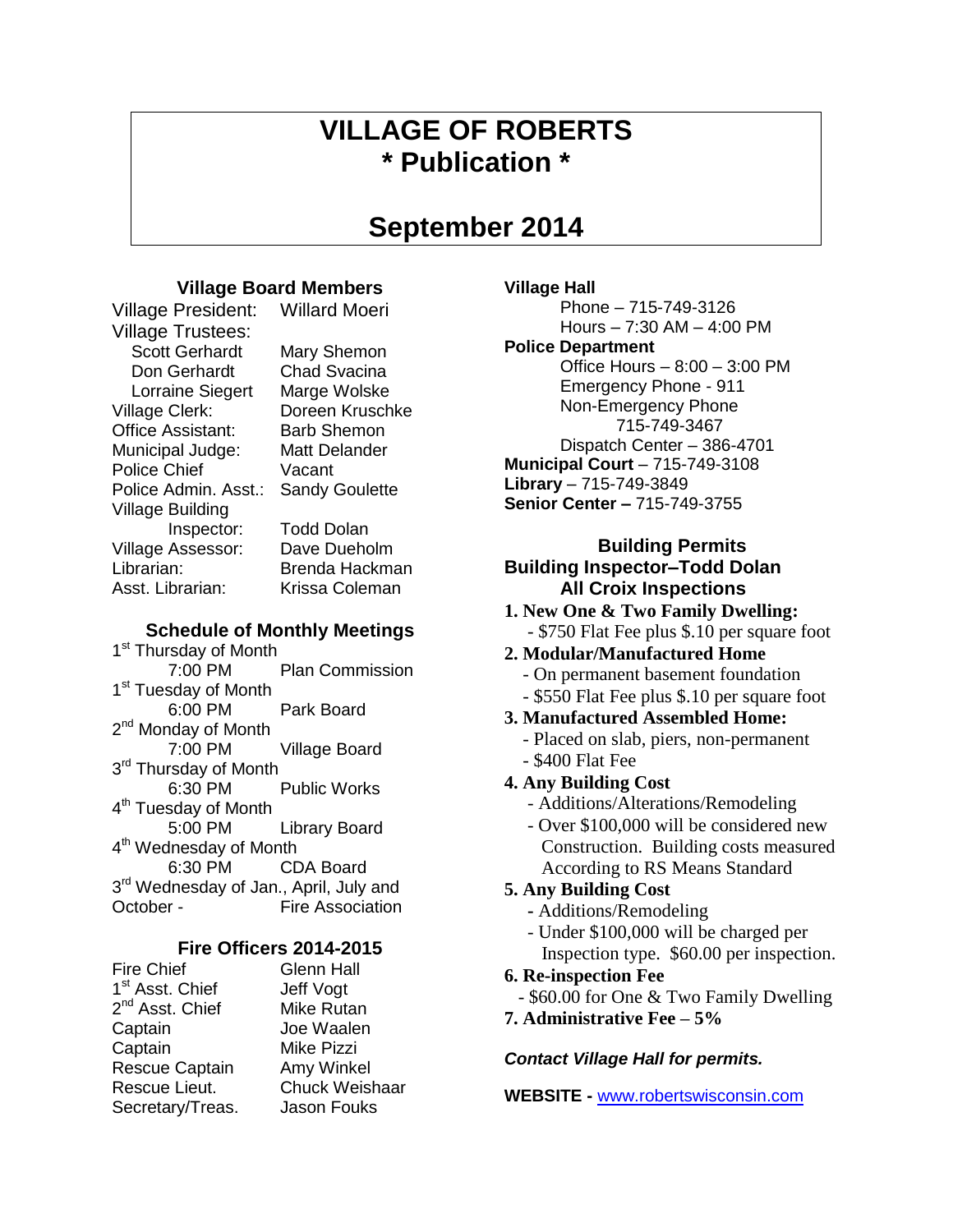#### **VOTE – NOVEMBER 4, 2014**

The General Election is scheduled for November 4, 2014. **PHOTO ID WILL BE REQUIRED.** Please bring proper ID to vote. Please register early with address changes, name changes or new resident. Resident must live here 28 days to vote.

### **WINTER PARKING**

Winter Parking Ordinance starts November 1<sup>st</sup>. Remember that vehicles cannot be parked on any Village Street from 2:00AM -6:00AM from Nov1st to Mar 31<sup>st</sup> with the exception of Main St. that has no parking during winter months from 3:00AM-6:00AM.

#### **PARK BUILDING**

Are you planning a graduation, wedding, special event or just a party? Check out the Village Park Building. There is a wonderful serving area available.

We are now reserving the pavilions – large or small. There is no charge to just reserve the pavilion. If you are interested in the serving area, there is a charge of \$50. If interested call the Village Clerk at 749-3126.

#### **FIRE DEPARTMENT REMINDERS**

They would like to remind residents on November 1<sup>st</sup> when you change your clocks to change your batteries in your smoke and carbon monoxide alarms. Once you have changed the batteries, be sure to test your alarms. This simple act will cut the risk of dying in a home fire nearly in half.

Please remember to have your address numbers visible from the street to ensure that emergency vehicles can locate your address if the need arises.

#### **LAWN/BRUSH/LEAF PICKUP**

The compost site is open on Wednesday's 5:00-8:00 PM and Saturday's 8:00-11:00 AM. You may take your own lawn clippings, leaves and brush during these hours.

For those that want their lawn clippings and leaves picked up, BioBag Lawn & Leaf Bags are a full 33 gallon capacity. We recommend bagging on Saturday or Sunday for pickup on Monday. The bags are for sale at the Village Hall, Hackman's and Roberts Grocery. Cost for the bags is as follows: \$1.00 per bag, \$4.00 for 5 bags or \$7.50 per roll (10 bags).

#### **BRUSH**

The Village will pick up brush on Monday of each week. This service is not meant for total tree removal. The service is for the minor tree/shrub trimming or limbs that may have fallen in a wind storm. **Please** place the branches at your curb with the **cut end** towards the curb.

### **WE NEED YOUR HELP!**

We are experiencing problems with citizens sending unacceptable items down their drains. These items, such as rags, towels, Swiffer type cleaners, **chemicals such as copper sulfate (root killers)**, are causing severe damage to our wastewater system. As a result, if this continues, it will have an impact on your sewer rates.

### **SENIOR CENTER**

The Roberts Senior Dining Site is open two days a week. Meals are served on Monday and Wednesday. The Senior Center has many activities planned. Contact 749-3755 for more information.

#### **MUNICIPAL COURT DATES**

The Court is open to the public and starts at 6:00 PM. Dates are:

| October 23  | March 26 |
|-------------|----------|
| December 9  | April 23 |
| January 22  | May 28   |
| February 26 | June 25  |

### **VILLAGE OF ROBERTS MUNICIPAL CODE OF ORDINANCES**

The Village Ordinances are available online. Check it out at – [www.municode.com.](http://www.municode.com/) All you need to do is fill in the state and find Roberts, Wisconsin from the list.

### **ELECTRONIC RECYCLING**

The Electronic Recycling is available for drop off at the Wastewater Treatment Plant. **Computer Monitors and TV's are not acceptable**. The site is open on Wednesday's 5:00-8:00 PM and Saturday's 8:00-11:00 AM. Contact the Village Hall for a list of acceptable items.

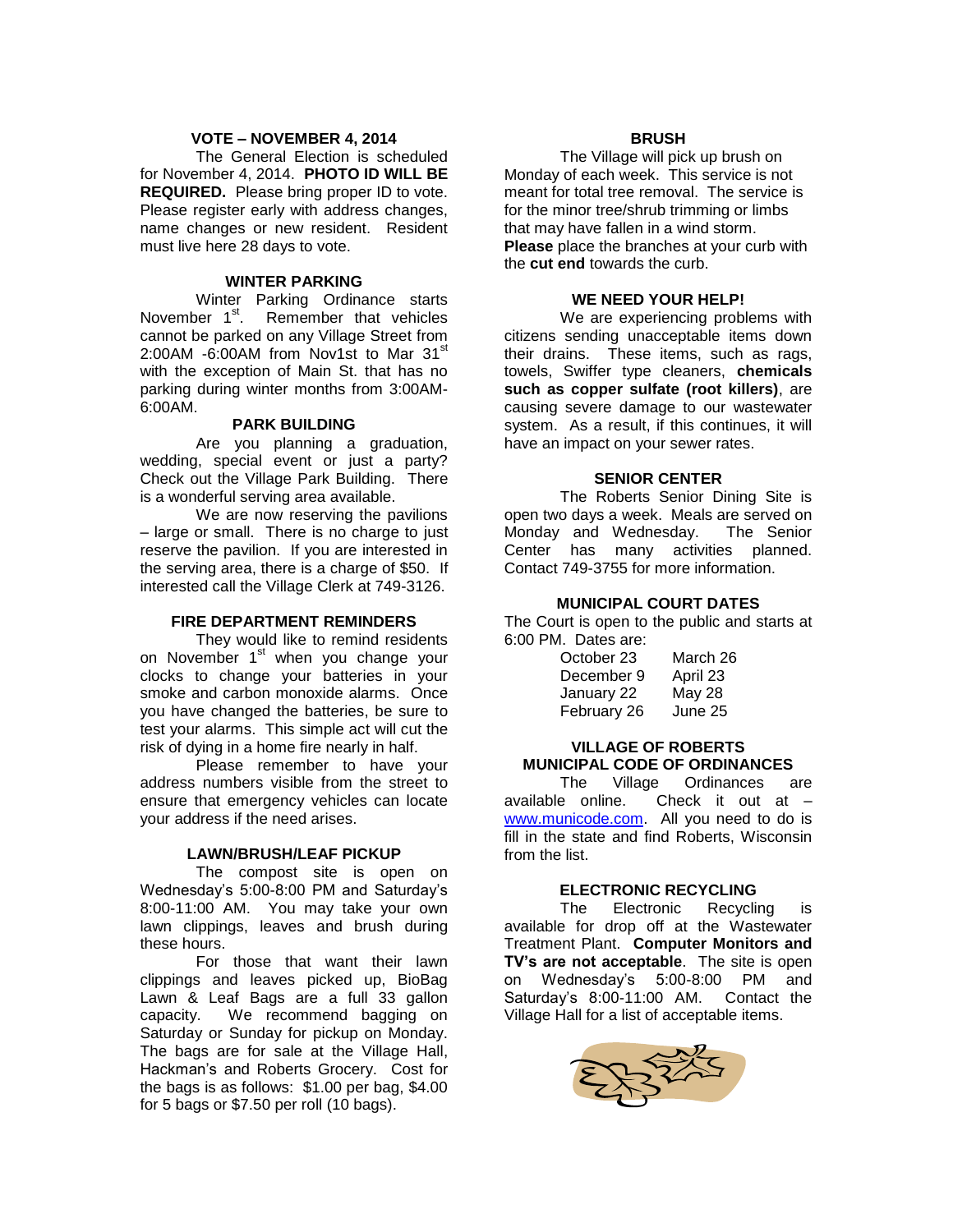### **Hazel Mackin Community Library Fall Highlights**

This summer was a record breaking summer for the number of children (418) and adults (180) that registered for our "Fizz, Book, READ" eight week fun, filled program!! Thank you to everyone that participated!! It really was a wonderful summer!!

Now that we are heading into fall, we start back on our regular Preschool Story Times on Mondays and Wednesdays from 10:30- 11:15 a.m. NEW this fall for  $3^{rd}$  & 4<sup>th</sup> graders is CRAZY 8's Math Club beginning Tues. Oct.  $7<sup>th</sup>$ . Contact the library for more information. Tween and Teen Book Clubs will also meet monthly to discuss book selections and of course, there will be food! Lego Club meets monthly for ages 5 and up on varying Saturday mornings to build themed projects and share creations. We have many programs geared also for adult audiences such as: Author Talks & Book Signings, Community Book Club, Tech Nights and more!!

It just might be your LUCKY DAY!! We have a NEW "Lucky Day" collection at the Hazel Mackin Community Library!! What is it?? Popular books & movies that will be on the shelf and stay here in Roberts to circulate!! Stop in to hear more!!

We are on Facebook so please "Like" our page and also check out our NEW and improved website at

[www.robertspubliclibrary.org](http://www.robertspubliclibrary.org/) to stay up to date on all that is happening at the library. We encourage you to also stop at the library to pick up our monthly calendar of events and let us know if you would like to receive our newsletters via email by emailing us at hmcl@robertspubliclibrary.org.

### **Library Parking Lot Expansion Fundraiser-100 to \$100 (Individuals & Families)**

You may have noticed that the library board had the empty lot leveled and rock put down this summer so the lot can be used until it is paid for and then it will be surfaced. The library currently has a ten year loan to pay off the lot and has already made one payment. If your family would like to donate \$100 towards the parking lot expansion then your name/names will go on a plaque. One can donate the entire amount (or more) or make payments. If we get 100 people to donate a \$100 we will have raised \$10,000 towards our overall goal of raising \$125,000 to pay for the lot. We are over half way there to meet the 100 to give \$100 fundraiser!! Thank you for all your support in helping the library continue to grow!!